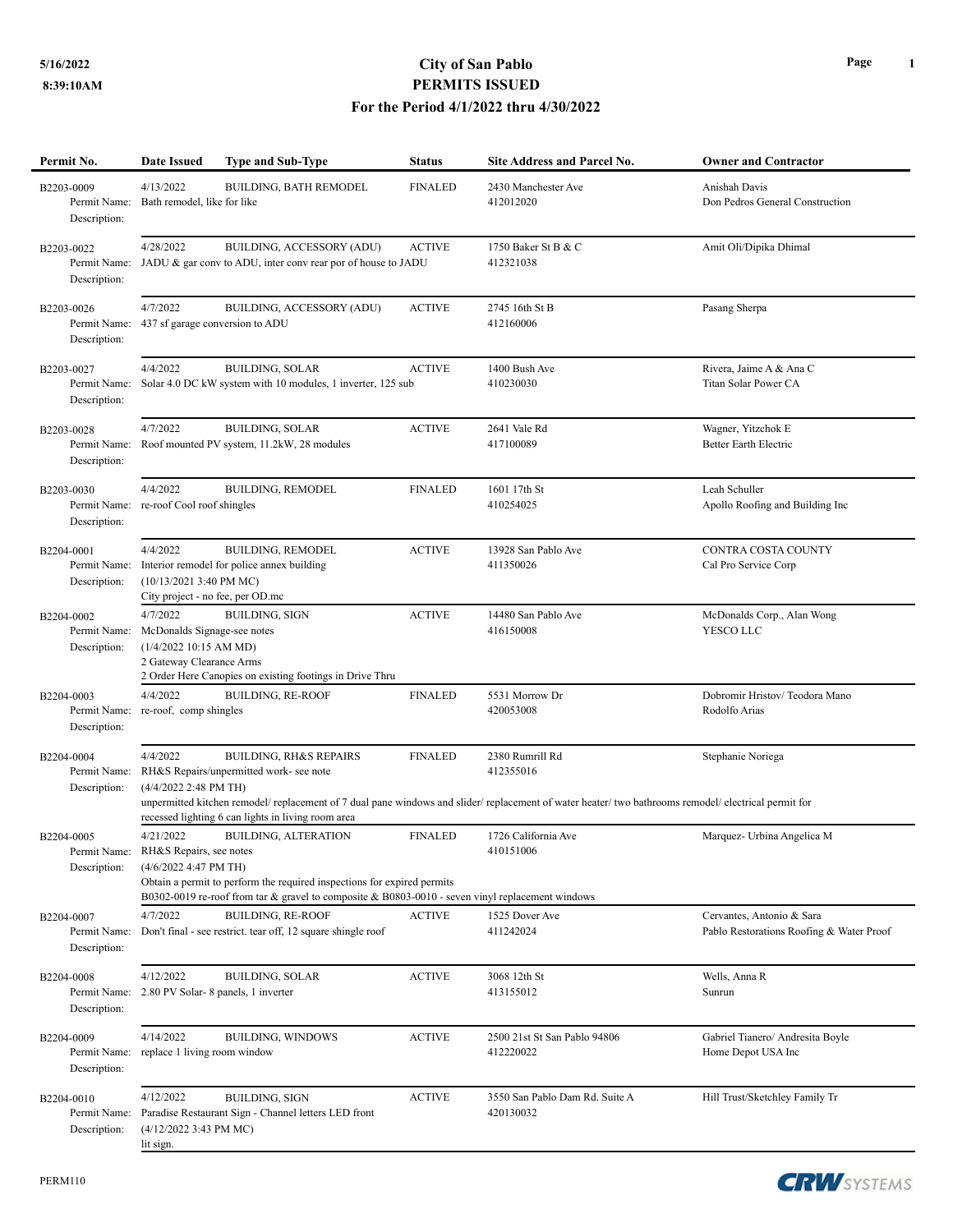## **5/16/2022 City of San Pablo PERMITS ISSUED For the Period 4/1/2022 thru 4/30/2022**

| Permit No.                                 | Date Issued                                                                                                                                                                                                                                                                 | <b>Type and Sub-Type</b>                                                                                                                                                                               | <b>Status</b>  | <b>Site Address and Parcel No.</b>                | <b>Owner and Contractor</b>                                            |  |  |  |  |
|--------------------------------------------|-----------------------------------------------------------------------------------------------------------------------------------------------------------------------------------------------------------------------------------------------------------------------------|--------------------------------------------------------------------------------------------------------------------------------------------------------------------------------------------------------|----------------|---------------------------------------------------|------------------------------------------------------------------------|--|--|--|--|
| B2204-0011<br>Permit Name:                 | 4/14/2022                                                                                                                                                                                                                                                                   | <b>BUILDING, ALTERATION</b><br>Sink Replacement and RH&S Repairs -See note                                                                                                                             | <b>FINALED</b> | 2601 Market Ave<br>411140006                      | Lal, Sandeep K & Sara                                                  |  |  |  |  |
| Description:                               | (4/12/2022 9:19 AM TH)<br>This permit includes the fee to finalize expired permit #B0004-0026 to conduct termite/fire repairs.<br>Obtain permit for unpermitted kitchen remodel, bathroom remodel and recessed lighting in Unit #C                                          |                                                                                                                                                                                                        |                |                                                   |                                                                        |  |  |  |  |
| B2204-0012<br>Permit Name:                 | 4/26/2022<br>RH&S Repairs - see note                                                                                                                                                                                                                                        | <b>BUILDING, ALTERATION</b>                                                                                                                                                                            | <b>ACTIVE</b>  | 1637 23rd St<br>410282020                         | Ravinder Singh<br>Aria General Building                                |  |  |  |  |
| Description:                               | (4/12/2022 9:29 AM TH)<br>Obtaining permit for unpermitted work: Water heater replacement, Kitchen Remodel, Bathroom Remodel, Electrical alterations,<br>on application he also noted the fence and the PC2003-0008 that were referred to in the report. Leaving those off. |                                                                                                                                                                                                        |                |                                                   |                                                                        |  |  |  |  |
| B2204-0014<br>Permit Name:<br>Description: | 4/18/2022<br>(3/14/2022 4:34 PM MD)                                                                                                                                                                                                                                         | <b>BUILDING, DECK</b><br>Dryrot/Deck/Balcony repairs like for like                                                                                                                                     | <b>ACTIVE</b>  | 1330 Contra Costa Ave Bldg K<br>417030013         | Villa Alvarado<br>International Building Investment Inc.               |  |  |  |  |
| B2204-0015<br>Permit Name:                 | Bldg K<br>4/18/2022                                                                                                                                                                                                                                                         | 18 Units, 201, 202, 204, 205, 206, 207, 207, 210, 211, 301, 302, 304, 305, 306, 307, 309, 310, 311 and Laundry room<br><b>BUILDING, DECK</b><br>Dry rot @ Balcony/Deck repair misc Units, Bldg J       | <b>ACTIVE</b>  | 1330 Contra Costa Ave Bldg J<br>417030013         | Villa Alvarado<br>International Building Investment Inc.               |  |  |  |  |
| Description:                               | (3/14/2022 4:20 PM MD)<br>20 units, 101, 110, 111, 112, 201, 202, 203, 204, 206, 207, 208, 209, 210, 301, 302, 305, 307, 308, 309, 310                                                                                                                                      |                                                                                                                                                                                                        |                |                                                   |                                                                        |  |  |  |  |
| B2204-0018<br>Permit Name:<br>Description: | 4/21/2022                                                                                                                                                                                                                                                                   | <b>BUILDING, WINDOWS</b><br>Replace Living room front window. Retrofit 71x50                                                                                                                           | <b>ACTIVE</b>  | 3206 Monte Buena St<br>413062013                  | Richson Van E<br>Home Depot USA                                        |  |  |  |  |
| B2204-0019<br>Permit Name:<br>Description: | 4/20/2022                                                                                                                                                                                                                                                                   | <b>BUILDING, RE-ROOF</b><br>Remove old roof & install shingles, gutters, 12 squares                                                                                                                    | <b>ACTIVE</b>  | 2958 12th St San Pablo 94806<br>413180022         | Lee, Pui Wan<br>J.O. Roofing Co.                                       |  |  |  |  |
| B2204-0020<br>Permit Name:<br>Description: | 4/20/2022<br>(4/20/2022 3:38 PM MC)                                                                                                                                                                                                                                         | <b>BUILDING, RH&amp;S REPAIRS</b><br>Kitchen & bath remodel, 6 windows, vinyl siding<br>central heater like for like, load center and siding.                                                          | <b>ACTIVE</b>  | 1425 Humboldt Ave<br>417042010                    | Valencia, Antonio C/ Claudia Moran                                     |  |  |  |  |
| B2204-0021<br>Permit Name:<br>Description: | 4/21/2022                                                                                                                                                                                                                                                                   | <b>BUILDING, WINDOWS</b><br>Replacing 3 windows Like for like                                                                                                                                          | <b>ACTIVE</b>  | 2589 El Portal Dr #C San Pablo 94806<br>416181007 | Alejandra Huerta Hammock<br>Float Glass & Mirror LLC DBA A-Taylor Made |  |  |  |  |
| B2204-0023<br>Permit Name:<br>Description: | 4/25/2022                                                                                                                                                                                                                                                                   | <b>BUILDING, RE-ROOF</b><br>reroof, shingles and mod. bitumen                                                                                                                                          | <b>ACTIVE</b>  | 1933 Sutter Ave<br>410273007                      | Vo Phuc/ Ly Tho<br>PLANCHON ROOFING                                    |  |  |  |  |
| B2204-0024<br>Description:                 | 4/25/2022<br>Permit Name: re-roof, 14 sq lifetime shingles                                                                                                                                                                                                                  | <b>BUILDING, RE-ROOF</b>                                                                                                                                                                               | <b>FINALED</b> | 1740 Post Ave<br>410272024                        | Aguilar, Ruth<br><b>PLANCHON ROOFING</b>                               |  |  |  |  |
| B2204-0025<br>Permit Name:<br>Description: | 4/28/2022<br>$(4/26/20221:02$ PM MC)                                                                                                                                                                                                                                        | <b>BUILDING, SOLAR</b><br>6.32kw rooftop solar-16 panels, 1 inverter, 1 optimizer<br>Replace existing main service panel with new 125A solar ready main panel.                                         | <b>ACTIVE</b>  | 2051 Espanola Dr San Pablo 94806<br>413031003     | Francisco A & Lucia M Ponce<br><b>Titan Solar Power CA</b>             |  |  |  |  |
| E2203-0001<br>Permit Name:<br>Description: | 4/7/2022<br>(3/29/2022 9:30 AM MC)<br>like for like.                                                                                                                                                                                                                        | ELECTRICAL, ELECTRICAL MI<br>Replacing main panel at the side of the house, 100AMPS                                                                                                                    | <b>ACTIVE</b>  | 2453 Merritt Ave<br>412322003                     | Yuen, Alan & Shannon H<br>Angel Electric                               |  |  |  |  |
| E2204-0001<br>Permit Name:<br>Description: | 4/11/2022<br>EV charger                                                                                                                                                                                                                                                     | ELECTRICAL,                                                                                                                                                                                            | <b>FINALED</b> | 200 San Fernando St San Pablo 94806<br>416190027  | Charmaine White<br>Robert Esparza                                      |  |  |  |  |
| E2204-0002<br>Permit Name:<br>Description: | 4/27/2022<br>(4/26/2022 11:51 AM MC)                                                                                                                                                                                                                                        | ELECTRICAL, ALTERATION<br>Installation of span panel(smart panel), exterior surface<br>mount, about 10 feet away from the MSP. In addition, all the circuits from the MSP will be moved to Span panel. | <b>ACTIVE</b>  | 1225 Gerald Ave<br>418042007                      | Randel Johnson/Elizabeth Leighty<br>Alfaro Electrical Service          |  |  |  |  |
| E2204-0003<br>Description:                 | 4/26/2022                                                                                                                                                                                                                                                                   | ELECTRICAL, CHANGE OF SER<br>Permit Name: Like/Like Electric panel outside garage left/100amp                                                                                                          |                | PENDING PAYN 3210 Monte Buena St<br>413062014     | Miguel & Maria Zurita                                                  |  |  |  |  |